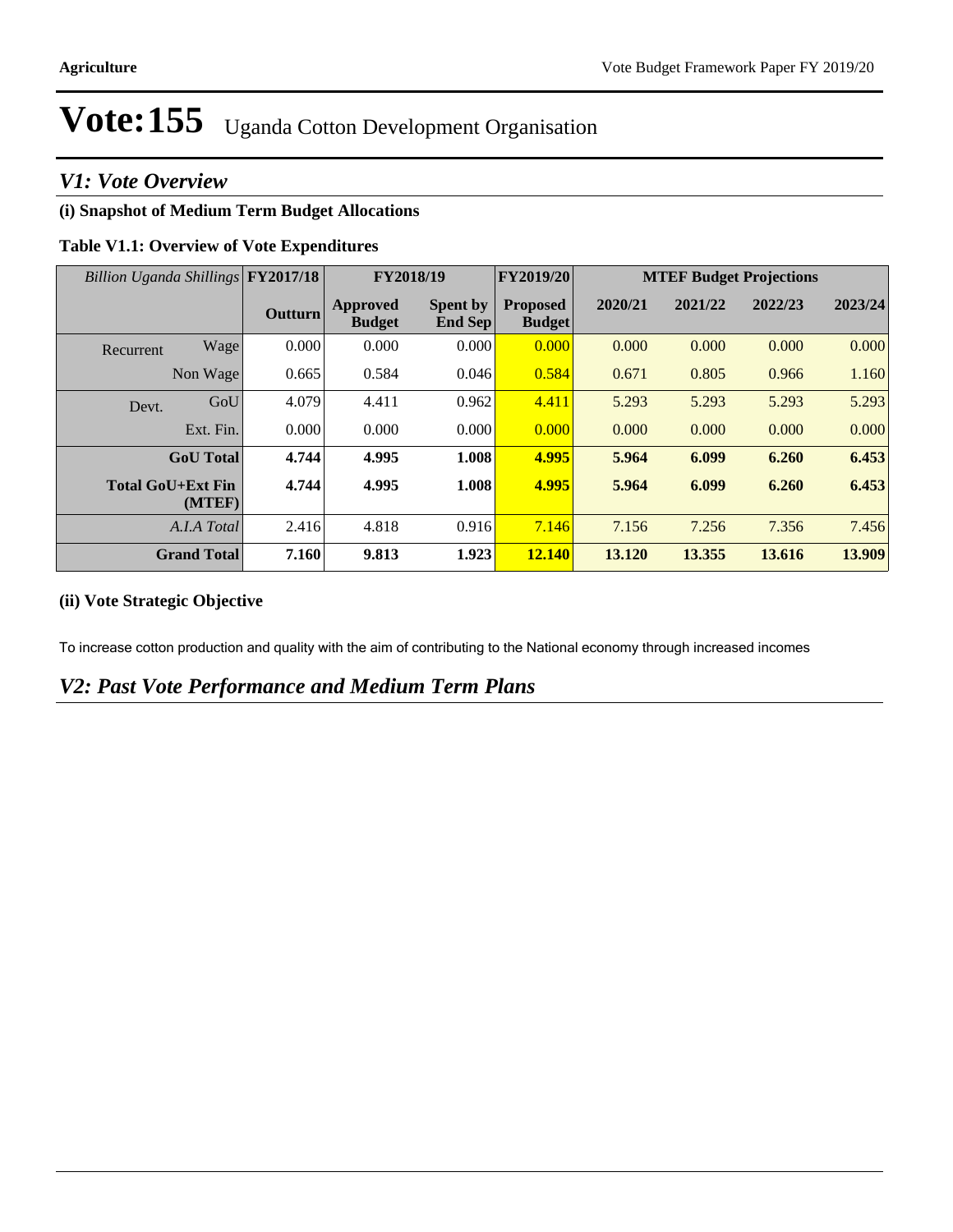# **Vote:155** Uganda Cotton Development Organisation

#### **Performance for Previous Year FY 2017/18**

#### a) OUTCOME PERFORMANCE HIGHLIGHTS:

The quantity of cotton produced increased by 34% from 151,071 bales (@ 185 Kg) in FY 2016/17 to a total of 202,357 bales of lint in 2017/18. This contributed over Sh.188 billion to farmers' incomes. The increase in cotton production was correspondingly accompanied by a 30% increase in lint exports from 140,496 bales in 2016/17 to 182,357 bales in 2017/18 fetching about US\$ 54 million in lint sales.

Domestic consumption of lint increased from 7% of total national production in 2015/16 to 10% in 2017/18 due to increased Government financial support for provision of lint buffer stocks to local cotton textile manufacturers. The number of beneficiaries increased to two; i.e. Fine Spinners (U) Ltd and Southern Range Nyanza (NYTIL).

The quality of lint produced during 2017/18 declined slightly; 77% of the total lint produced was graded in the top three grades in 2017/18 compared to 86% in 2016/17. This was attributed to erratic weather patterns which affected crop development and maturity.

#### b) OUTPUT PERFORMANCE:

- Distribution of cotton planting seed - a total of about 2,647 Mt of seed were supplied to farmers and an estimated 270,000 acres were planted to cotton in 64 districts in Eastern, Northern, West Nile and Mid-West & Central and Western Regions. Out of the 2,647 Mt of seed, 60 Mt were supplied to farmers in 10 hard-to-reach districts of Amuria, Katakwi, Abim, Koboko, Kaabong, Zombo, Adjumani, Moyo, Yumbe, and Ntoroko.

- Farmer training - 3,965 demonstration plots were established and used to train over 108,000 farmers (including members of 171 women groups and 124 youth groups) on crop establishment, crop management, pest control, post-harvest handling and soil and water conservation.

- Cotton-targeted extension services - a total of 329 Field Extension workers belonging to Uganda Ginners and Cotton Exporters Association (UGCEA) were trained on cotton agronomy and deployed in the 64 cotton growing districts.

- Cotton production inputs - inputs were procured by UGCEA and CDO set up input distribution systems to avail the inputs to farmers. About 1,230,700 one-acre units of pesticides, 5,156 litres of herbicides, 481 Mt of fertilizers and 3,040 spray pumps were supplied to farmers.

- Mechanization of land opening - a total of 3,701 acres were ploughed for cotton under the tractor hire scheme while 62,660 acres and 65,840 acres were ploughed by oxen for cotton and other crops respectively. Members of 171 women groups and 124 youth groups were assisted to access tractor hire and animal traction services.

- Project 1219 - Setting up of the seed cotton stores, cottonseed stores and the front office foundations were completed. Setting up of the cyclone chamber and the foundation works were also completed. The Front office was constructed up to the roofing stage, Erection of steel structures for stores was completed. Construction of cyclone chamber walls was completed. The Pit latrine was excavated but work was halted due to poor soil texture. Specifications were changed to aquaprivy toilet facility.

Regarding machinery and equipment, seed processing machinery previously located at Ngetta, one production line located at Masindi and Booth drum at Kachumbala were decommissioned. The decommissioned machines were transferred to Pajule, Pader and preparations for installation of the machines commenced.

#### **Performance as of BFP FY 2018/19 (Performance as of BFP)**

Output performance:

- By end of Q1, about 2,582 Mt of seed had been supplied to farmers in 65 districts in Eastern, Northern, West Nile and Mid-West & Central and Kazinga Channel Regions. Out of the 2,582 Mt of seed, 62 Mt were supplied to farmers in 10 hard-to-reach districts namely; Amuria, Katakwi, Abim, Koboko, Kaabong, Zombo, Adjumani, Moyo, Yumbe, and Ntoroko.

 - A total of 390 Extension Workers were trained and deployed in the 65 cotton growing districts. The extension workers organized establishment of 3,598 one-acre demonstration plots for training farmers on cotton production techniques. Over 8,200 training sessions were conducted at the demonstration plots for about 77,800 farmers including members of 267 women groups and 158 youth groups.

 - Under seed multiplication, over 6,500 acres were planted in selected areas in Abim, Adjumani, Alebtong, Apac, Dokolo, Hoima, Kaberamaido, Kaliro, Kayunga, Kasese, Kween, Nebbi, Oyam, Pader, Rubirizi, Serere, Tororo and Agago Districts. Out of the 6,500 acres, an estimated 3,921 acres were planted by 38 Prison Farms.

 - Cotton production inputs were procured by Private Sector (ginners); approx. 306 Mt of fertilizers, 969,591 one-acre units of pesticides, 4,130 spray pumps and 3,093 litres of herbicides were supplied to cotton farmers and Prison Farms including farmers/Prison Farms in the 10 hard-toreach districts who received a total of 67 Mt of fertilizers, 100,962 one-acre units of pesticides, 536 spray pumps and 339 litres of herbicides.

 - Under mechanization of land opening, a total of 2,480 acres were ploughed by tractors under the Ginners & CDO tractor hire scheme. In addition, a total of about 65,913 acres were ploughed by oxen using ox ploughs supplied by CDO in previous seasons; 30,107 acres were for cotton and 35,806 acres were for other crops.

- Project 1219 - decommissioning and transfer of machinery from Lira, Kachumbala and Masindi to Pader were undertaken.

Outcome performance:

 - Cotton marketing commenced officially in October 2018. By end of Q1 of FY 2018/19, only 4,316 bales of lint had been purchased from farmers.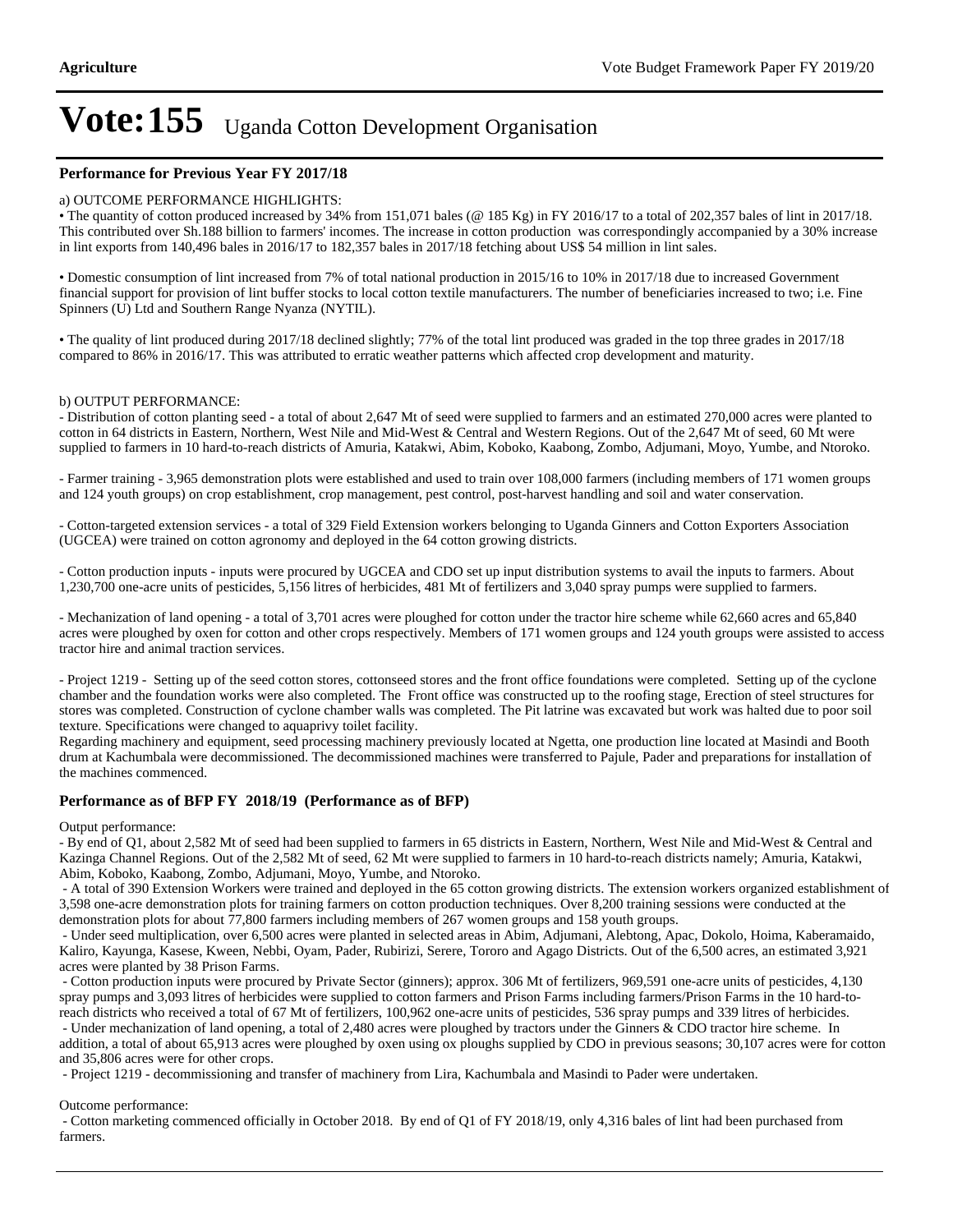# **Vote:155** Uganda Cotton Development Organisation

#### **FY 2019/20 Planned Outputs**

Key planned outputs for the Cotton Sub-sector in FY 2019/20 will focus on:

a) Process and distribute 2,900 Mt of high quality cotton planting seed to farmers in 67 cotton growing districts. Out of the 2,900 Mt of seed, about 100 Mt will be allocated to the 10 hard-to-reach districts of Amuria, Katakwi, Abim, Koboko, Kaabong, Zombo, Adjumani, Moyo, Yumbe, and Ntoroko.

b) Mobilize, organize and train about 6,500 seed growers in selected seed multiplication areas in Apac, Amuru, Pader. Kitgum, Alebtong, Dokolo, Rubirizi, Amolatar, Buliisa, Hoima, Masindi and Serere Districts with the aim of producing 4,000 Mt of certified cottonseed for planting in FY 2020/21.

c) Organize establishment of 4,000 demonstration plots which will be used to train about 100,000 farmers on the recommended agronomic practices for increasing cotton production and quality. The training sessions conducted at the demonstration plots will also target about 300 women groups and 200 youth groups that participate in cotton growing in Busoga, Bugisu, Teso, Pallisa, Lango, Acholi, West Nile, Mid-West and Western Regions.

d) Organize and coordinate the training of 400 Field Extension Workers (FEWs) under the Ginners Cotton Production Support Program who will offer extension services to cotton farmers. Out of the 400 Field Extension Workers (FEWs), about 25 Extension workers will be deployed in the 10 hard-to-reach districts. In addition, CDO will conduct training sessions for District Local Government extension officers in cotton growing areas to equip them with knowledge and skills on cotton production and agronomy.

e) Coordinate the Ginners' procurement of production inputs (herbicides, fertilizers, pesticides and spray pumps) and organize their distribution to farmers in all the cotton growing districts in Eastern, Northern, West Nile, Mid-West & Central and Western Regions. Special focus will be given to the 300 women groups and 200 youth groups that participate in cotton growing in Busoga, Bugisu, Teso, Pallisa, Lango, Acholi, West Nile, Mid-West and Western Regions.

f) Under mechanization of land opening, CDO will procure and distribute 1,000 ox ploughs to cotton farmer groups (with emphasis on women and youth groups) and medium and large scale individual farmers. In addition, CDO will organize tractor hire services for cotton farmers and monitor use of ox ploughs distributed in previous seasons. Mechanization will focus on facilitating the women and youth groups to increase their uptake of either tractor hire services or animal traction for land preparation.

g) Under support to domestic value addition to lint, CDO will procure lint for local textile manufacturers using the Lint Buffer Stock Revolving Fund with the aim of increasing domestic value addition to lint which will in turn contribute towards job creation, import substitution and increased returns from lint.

h) Under Project 1219, planned activities for FY 2019/20 will include construction of a seed cotton store, 1 processed cottonseed stores, 1 bale shed, external works and drive ways (tarmacking of the area), multi-purpose hall as well as procuring and installing eight (8) additional ginning machines. CDO will also procure one double cabin pick-up truck to facilitate transportation at the Seed Processing Plant and a Station wagon vehicle for monitoring field activities.

### **Medium Term Plans**

1. Strengthening and consolidating the Ginners Cotton Production Support Program for continued support towards key cotton production activities. Program activities will focus on:

±Organizing procurement, processing and distribution of cotton planting seeds to farmers in all cotton growing districts including the 10 hard-toreach districts of Amuria, Katakwi, Abim, Koboko, Kaabong, Zombo, Adjumani, Moyo, Yumbe, and Ntoroko.

±Promoting cotton growing as an income generating enterprise especially among women and the youth.

±Organizing and coordinating the establishment of demonstration plots for training farmers on cotton production techniques.

 $-$  Training Field Extension Workers (FEWs) who will offer extension services to cotton farmers.

±Organizing distribution of key production inputs (pesticides, herbicides and spray pumps) to cotton farmers including women and youth groups that participate in cotton growing.

±Organizing tractor hire services for cotton farmers and train farmers on animal traction with focus on women and youth groups.

2. Collaborating with the NARO Cotton Research Program to accelerate development and release of new cotton varieties which are early maturing, high yielding and drought, disease and pest tolerant while also giving the desired lint quality parameters.

3. Commission and operate the new cotton planting seed processing facility constructed under Project 1219 in Pader District.

4. Promote increased domestic value addition to lint as a means of reducing the impact of fluctuating World market prices on farm-gate prices of cotton.

5. Coordinate the provision of lint stocks to local textile manufacturers under the Government funded Lint Buffer Stock Revolving Fund. 6. Promote commercial medium/large scale production of cotton by providing technical support to Uganda Prison Services (UPS) and other

## **Efficiency of Vote Budget Allocations**

medium/large scale cotton producers.

About 88% of the total GOU MTEF budget for Vote 155 has been allocated to capital expenditure for Project 1219.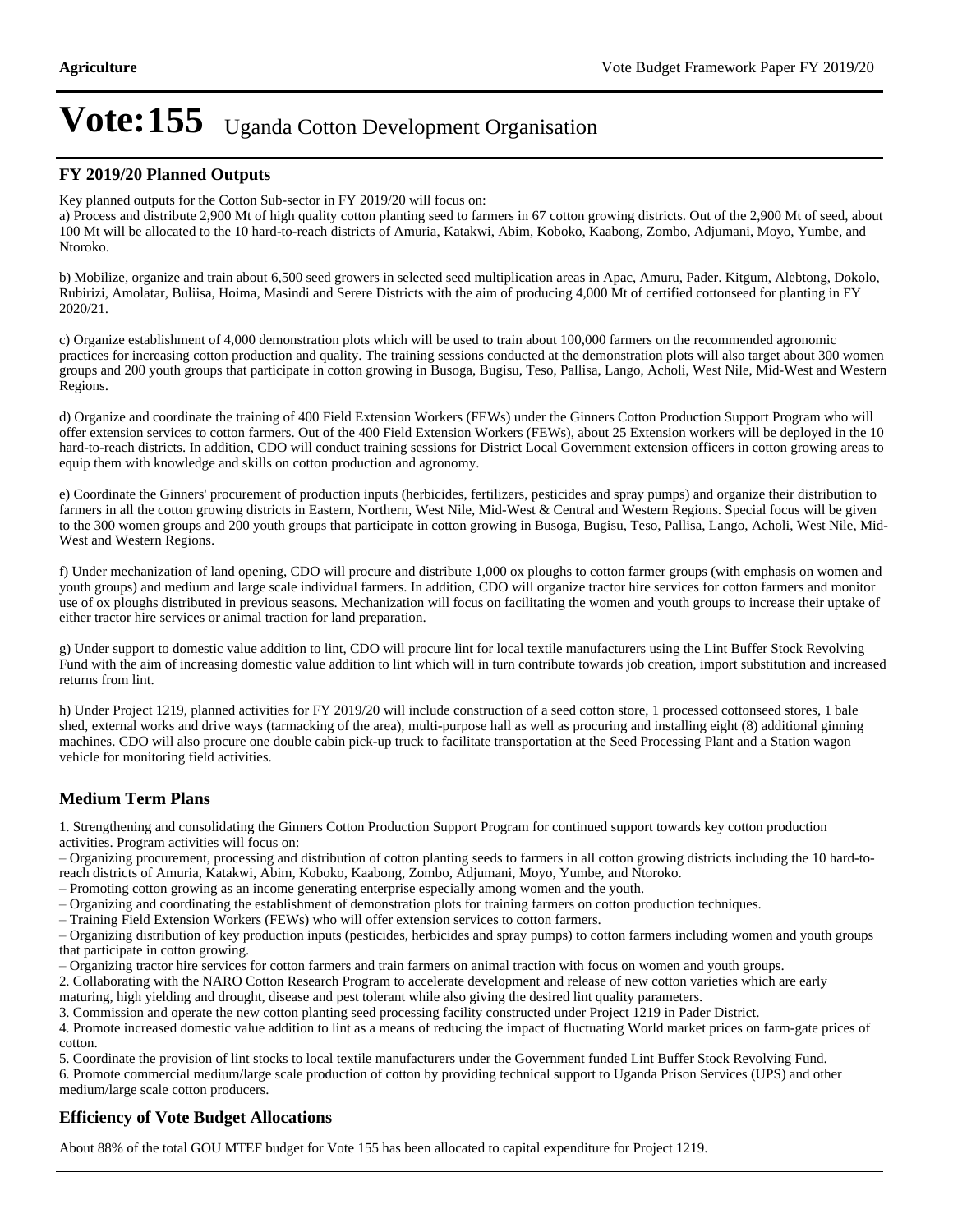# Vote: 155 Uganda Cotton Development Organisation

#### **Vote Investment Plans**

About 88% of the total GOU MTEF budget for Vote 155 will be spent on capital investments under Project 1219.

#### **Major Expenditure Allocations in the Vote for FY 2019/20**

About 88% of the total GOU MTEF budget for Vote 155 has been allocated to capital investments under Project 1219.

### **V3: PROGRAMME OUTCOMES, OUTCOME INDICATORS AND PROPOSED BUDGET ALLOCATION**

#### **Table V3.1: Programme Outcome and Outcome Indicators**

**Vote Controller: Programme : 52 Cotton Development Programme Objective :** To increase cotton production and quality with the aim of contributing to the National economy through increased incomes. **Responsible Officer:** Managing Director - Mrs. Jolly Sabune **Programme Outcome: Increased cotton production, quality and domestic value addition** *Sector Outcomes contributed to by the Programme Outcome* **1. Increased production and productivity of priority and strategic commodities Performance Targets Programme Performance Indicators (Output) 2017/18 Actual 2018/19 Target Base year Baseline 2019/20 Target 2020/21 Target 2021/22 Target**  Percentage change in quantity of cotton

#### produced 34% 23% 23% 15% 16% 16% 23% Percentage change in quantity of lint classed in the top 3 grades -7% 10% 10% 3% 3% 3% Percentage change in volume of cotton consumed locally 14% 23% 23% 17% 17% 19% 19%

#### **Table V3.2: Past Expenditure Outturns and Medium Term Projections by Programme**

| Billion Uganda shillings                         | 2017/18        | 2018/19                                   |        | 2019-20                          | <b>MTEF Budget Projections</b> |         |         |         |
|--------------------------------------------------|----------------|-------------------------------------------|--------|----------------------------------|--------------------------------|---------|---------|---------|
|                                                  | <b>Outturn</b> | <b>Approved Spent By</b><br><b>Budget</b> | End O1 | <b>Proposed</b><br><b>Budget</b> | 2020-21                        | 2021-22 | 2022-23 | 2023-24 |
| Vote :155 Uganda Cotton Development Organisation |                |                                           |        |                                  |                                |         |         |         |
| 52 Cotton Development                            | 5.730          | 4.995                                     | 0.995  | 4.995                            | 5.964                          | 6.099   | 6.260   | 6.453   |
| Total for the Vote                               | 5.730          | 4.995                                     | 0.995  | 4.995                            | 5.964                          | 6.099   | 6.260   | 6.453   |

#### **V4: SUBPROGRAMME PAST EXPENDITURE OUTTURNS AND PROPOSED BUDGET ALLOCATIONS**

#### **Table V4.1: Past Expenditure Outturns and Medium Term Projections by SubProgramme**

| Billion Uganda shillings                | 2017/18        | <b>FY 2018/19</b>     |                                | 2019-20                          | <b>Medium Term Projections</b> |             |             |             |
|-----------------------------------------|----------------|-----------------------|--------------------------------|----------------------------------|--------------------------------|-------------|-------------|-------------|
|                                         | Outturn Budget | <b>Approved Spent</b> | $ {\bf B}$ v<br><b>End Sep</b> | <b>Proposed</b><br><b>Budget</b> | $2020 - 21$                    | $2021 - 22$ | $2022 - 23$ | $2023 - 24$ |
| <b>Programme: 52 Cotton Development</b> |                |                       |                                |                                  |                                |             |             |             |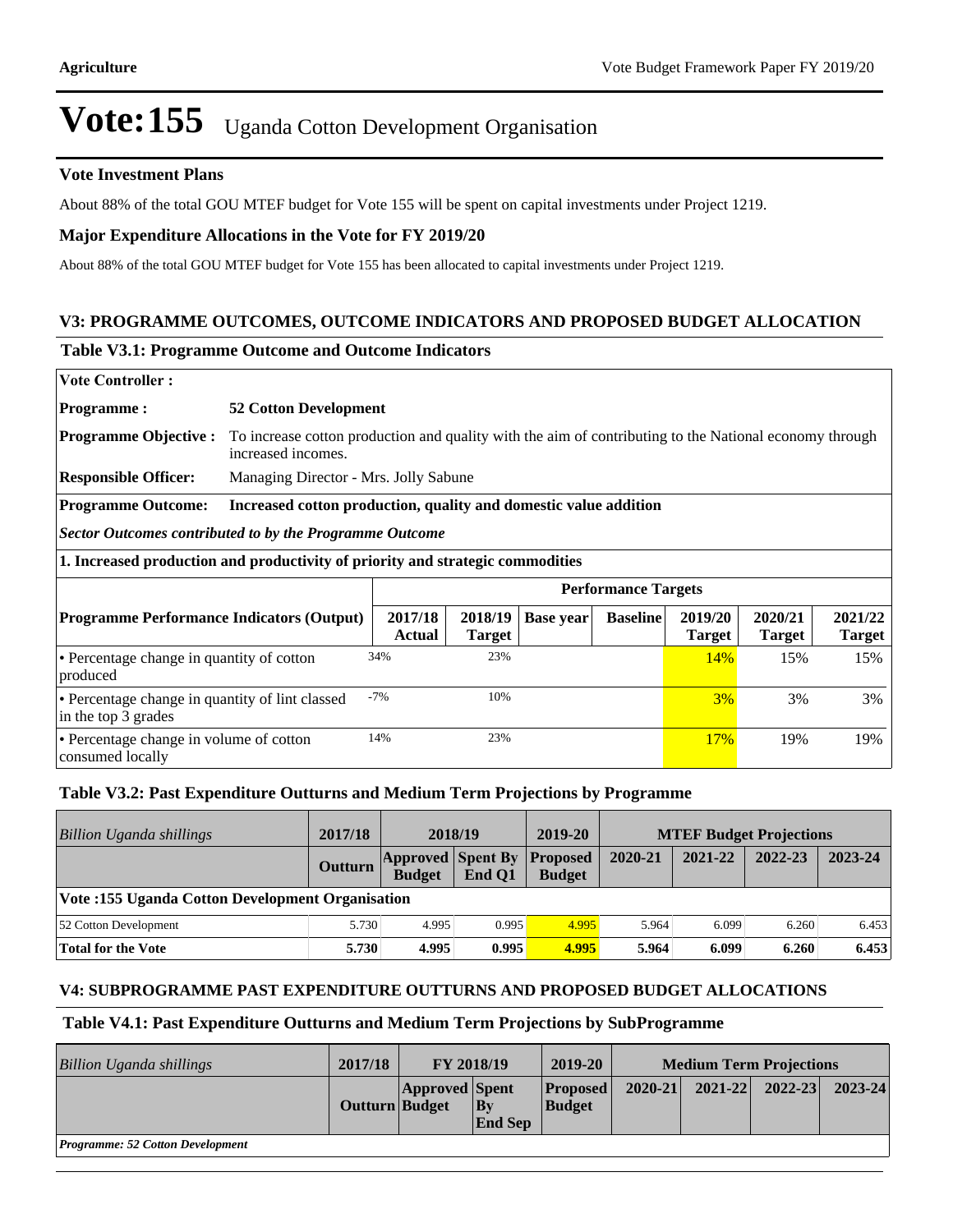# Vote: 155 Uganda Cotton Development Organisation

| 01 Headquarters                    | .671  | 0.584 | 0.033 | 0.584 | 0.671 | 0.805 | 0.966 | .160   |
|------------------------------------|-------|-------|-------|-------|-------|-------|-------|--------|
| 1219 Cotton Production Improvement | 4.079 | 4.411 | 0.962 | 4.411 | 5.293 | 5.293 | 5.293 | 5.293  |
| <b>Total For the Programme: 52</b> | 5.750 | 4.995 | 0.995 | 4.995 | 5.964 | 6.099 | 6.260 | 6.453  |
| <b>Total for the Vote:155</b>      | 5.750 | 4.995 | 0.995 | 4.995 | 5.964 | 6.099 | 6.260 | 6.4531 |

## **Table V4.2: Key Changes in Vote Resource Allocation**

| Major changes in resource allocation over and above the<br>previous financial year            | Justification for proposed Changes in Expenditure and<br><b>Outputs</b>                                                                        |  |  |  |  |  |
|-----------------------------------------------------------------------------------------------|------------------------------------------------------------------------------------------------------------------------------------------------|--|--|--|--|--|
| Vote :155 Uganda Cotton Development Organisation                                              |                                                                                                                                                |  |  |  |  |  |
| Programme: 52 Uganda Cotton Development Organisation                                          |                                                                                                                                                |  |  |  |  |  |
| Output: 03 Farmer mobilisation and sensitisation for increasing cotton production and quality |                                                                                                                                                |  |  |  |  |  |
| (0.034)<br>Change in Allocation (UShs Bn):                                                    | Planned activities will be co-funded under AIA.                                                                                                |  |  |  |  |  |
| Output: 04 Cotton targeted extension services                                                 |                                                                                                                                                |  |  |  |  |  |
| 0.025<br>Change in Allocation (UShs Bn):                                                      | The Uganda Ginners and Cotton Exporters Association<br>(UGCEA) will continue to support and facilitate cotton-<br>targeted extension services. |  |  |  |  |  |
| Output: 77 Purchase of Specialised Machinery & Equipment                                      |                                                                                                                                                |  |  |  |  |  |
| 0.219<br>Change in Allocation (UShs Bn):                                                      | CDO intends to buy a double cabin pick-up truck to provide<br>transport to run the Seed Processing Facility.                                   |  |  |  |  |  |

## **Table V4.3: Major Capital Investment (Capital Purchases outputs over 0.5Billion)**

| FY 2018/19                                                                                                            | FY 2019/20 |                                                                                                                                                                                      |                                                                                                             |  |
|-----------------------------------------------------------------------------------------------------------------------|------------|--------------------------------------------------------------------------------------------------------------------------------------------------------------------------------------|-------------------------------------------------------------------------------------------------------------|--|
| <b>Appr. Budget and Planned Outputs</b>                                                                               |            | <b>Expenditures and Achievements</b><br>by end Sep                                                                                                                                   | <b>Proposed Budget and Planned Outputs</b>                                                                  |  |
| Vote 155 Uganda Cotton Development Organisation                                                                       |            |                                                                                                                                                                                      |                                                                                                             |  |
| Programme: 52 Cotton Development                                                                                      |            |                                                                                                                                                                                      |                                                                                                             |  |
| Project : 1219 Cotton Production Improvement                                                                          |            |                                                                                                                                                                                      |                                                                                                             |  |
| <b>Output: 72 Government Buildings and Administrative Infrastructure</b>                                              |            |                                                                                                                                                                                      |                                                                                                             |  |
| Organize construction of a bale shed, storm water<br>drainage and drive ways at the Seed Processing<br>Plant in Pader |            | Procurement of a contractor to<br>undertake construction of a bale<br>shed, storm water drainage and<br>drive ways and<br>procurement of a Project Manager<br>will be handled in Q2. | Undertake construction of stores, bale<br>shed, storm water drainage, drive ways $\&$<br>multi-purpose hall |  |
| <b>Total Output Cost(Ushs</b><br>Thousand):                                                                           | 3.830      | 0.894                                                                                                                                                                                | 3.611                                                                                                       |  |
| Gou Dev't:                                                                                                            | 3.830      | 0.894                                                                                                                                                                                | 3.611                                                                                                       |  |
| Ext Fin:                                                                                                              | 0.000      | 0.000                                                                                                                                                                                | 0.000                                                                                                       |  |
| $A.I.A$ :                                                                                                             | 0.000      | 0.000                                                                                                                                                                                | 0.000                                                                                                       |  |